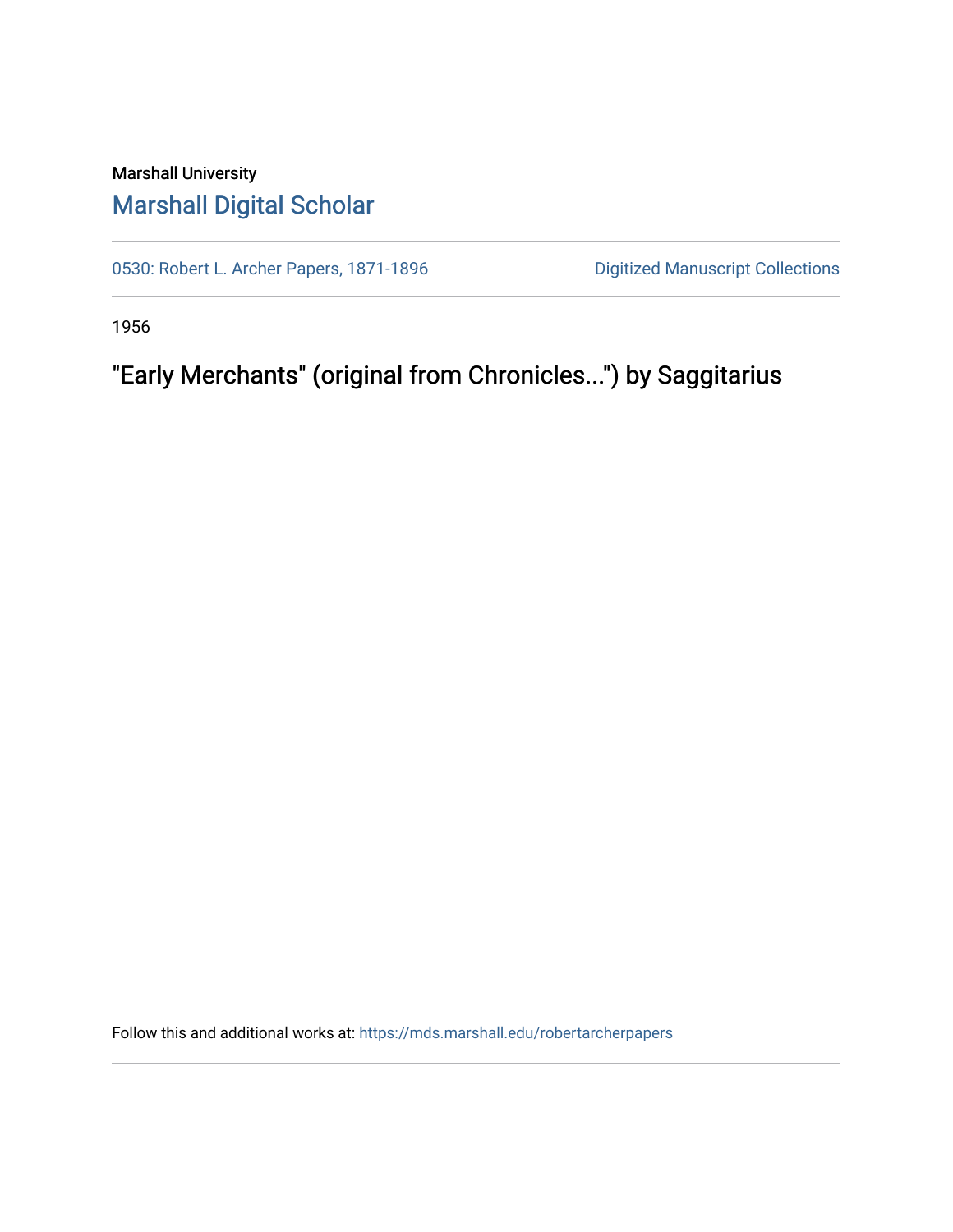CHRONICLES OF EARLY HUNTINGTON Early Merchants Sagittarius By

Å,

 $\ddot{\cdot}$ 

Ť

IJ

Ц.

 $\frac{1}{2}$ 

As the pages of memory turn backward the number of merchants of the sarly days of Huntington seem almost a logion in numbor. Only a few of them or their successors remain in business today. Almost all of them for one reasom or another, death, failure, economic conditions, or what mot, havo vanished from the scone. The record well illustrates the (mormous mortaility in the retail business throughout the whole country tad the extreme hazard of embarking therein.

Probably one of the first stores to be established in Juntington grand thes the general store of E. T. Mitchell & Son (father and brother of Mrs/ Seyton Dudley) on the southwest corner of Second Avenue and Bighth Street. It continued there until business drifted over onto Third Avenue, and was then discontinued. In the same block were the drug stores of M. H. **Hrooks and Smith & Davis (B.T.)** Mr. Davis continued in business there until ho built the Davis Opera House on the southeast corner of Third Avemme and Eighth Street. He then moved to the corner room of the Opera House building, and continued in business there until his death in 1937. Whe business is still conducted there by his son. In the same block the news, cigar and candy store of Herman Jenkins (father of Harry  $\mathfrak{A}_k$  Jenkins). This store was later moved to the north side of Third Avenue near Ninth Street. Anither store in the same block was that of  $\mathcal{J}_4$  W. Verlander (father of James E. Verlander).

One of the first dry goods and notions stores was that of F. J. Harmison who moved his store from Guyandotte to Huntington in 1871. A young clerk in the store was Robert A. Jack, who married a daughter of Rev. A. **Valentine:** A short time later Jack became a partner in the business wider the firm name of Harmison, Jack & Co, Still later he acquired his partner's interest and conducted the business as R. A. Jack & Co. until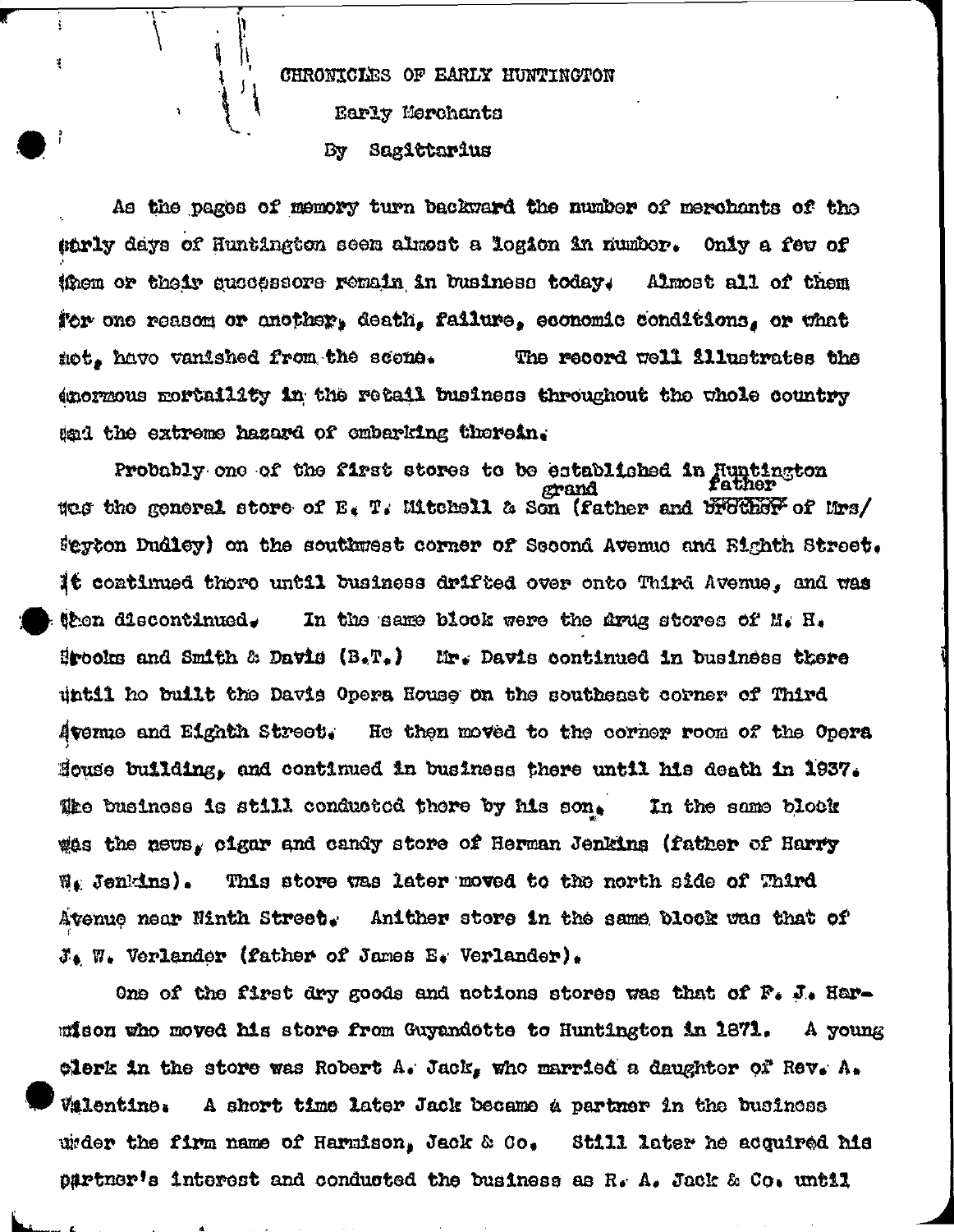Ahother sarly dry goods merchant was Thomas C. Morallee (1873) who moved to Cincinnati a few years later.

Another early dry goods morchant was Jacob Sheets with his "Racket Store", on the north side of Third Avenue near Tenth Street.

One of the early grovery stores was operated by a young man from Alabama, John Hooe Russel. His partner was H. Erskine Hiller, his kinsman. of Staunton, Virginia. When the Bank of Huntington was organized in 1873 Mr. Russel became its first Cashier, and later its President.

Another of the early grocery stores was that operated for many years by Laidley & Johnston on the southeast corner of Third Avenue and Tenth **Street.** They were succeeded by Dusenberry  $(C_{*}C_{*})$  and Wilson  $(W_{*}B_{*})$  Later Hr. Dusenberry withdrew and W. B. Wilson did business in that loca. tion for many years.

ļ

Other early grocery and sundries stores were operated by Noah Adkins on the southeast corner of Third Avenue and Seventh Street; Amos Crider on the south side of Third Avenue near Tenth Street; George  $W_{*}$  and H. N. Adams on the north Side of Third Avenue near Tenth Street: John Q. Adams, W. H. Bull and S. R. Hall on the north side of Third Avenue between Bighth and Ninth Streets: E. E. Ward on the northwest corner of Third Avenue and Ninth Street; Tolbert Adkins on the south side of Third Avenue between Ninth and Tenth Streets;  $J_*$  N. Potts on the southwest corner of Third Avenue and Eighth Street who was succeeded in 1884 by C. A. Boxley, later Boxley & Dudley; S. J. Ingham and Mrs. Kline. Later G. C. Ricketts was a leading grocer on the southwest corner of Third Avenue and Tenth Street, and L. J. Wahworth, J. S. Davis, L. V. Waugh and Hague. Plymake & Co. were prosperous merchants in the East End.

The first clothing store operated in Huntington was that of Sam Gideon (1872) on Third Avenue near Tenth Street. The business was contine ued in that location by Mr. Gideon and his sons for more than fifty years.

Other early wicthing merchants were Paul Bober who moved from Gallipolis in 1887; Jacob Zigler on Third Avenue between Ninth and Tenth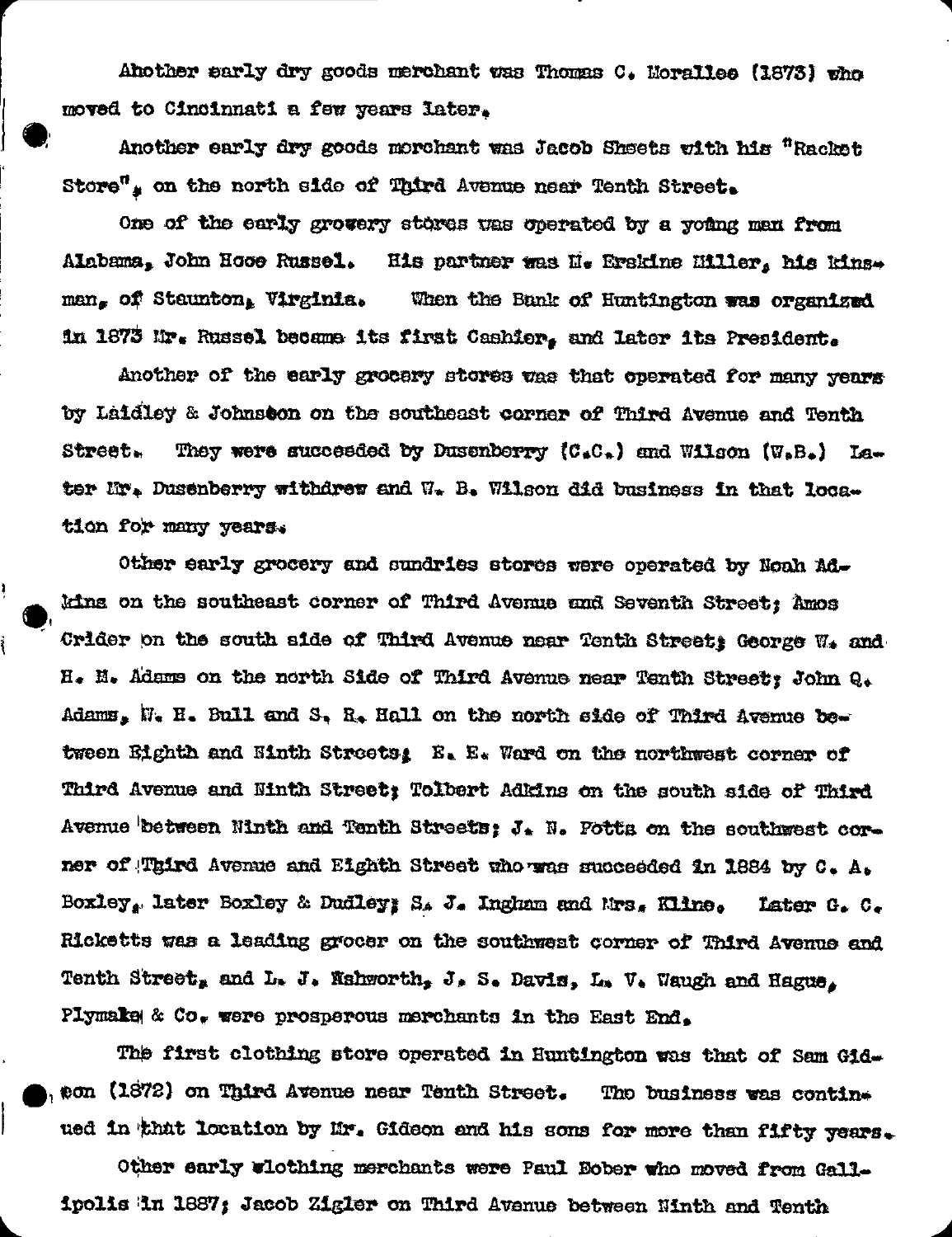Streets: Northcott (G.A.) and Kelly (Heath) (1884) who were located on Third Avenue beyween Ninth and Tenth Streets, and which business finally evolved into the present Northsott-Tate-Hagy Company: J. H. Cammack (1878) Nonth on Third Avenue near Tankk Street, later at corner of Third Avenue and Tenth Street: ### Mike and Julius Broh (1887) on south side of Third and B. Kahn. Avenue near Ninth Streeti Other early merchants who handled clothing with other lines were O. R. Munger. Biern and Friedman and Max Schoenfeld.

The early militars were Mrs. NoLellon. Mrs. MA A. Lallance. and Mrs. K. A. Kneff. Later came Mrs. Lena Kahn, and H. Wewman who also haddled dry goods and notions.

There were two hardware stores established in 1871, viz., B. W. Foster on the couthwest corner of Third Avenue and Ninth Street and C. P. Parsons & Son on northeast corner of the same streets. They are both in existence today, the former as the Foster-Thornourg Hardware  $Co_{++}$ and the latter as the Emmons-Hawkins Hardware Co.

The first shoe store was probably that of Mr. Burdick (father of Mrs. Frank H. Tyree), who built the Burdick Block on the south side of Third Avenue between Ninth and Tchth Streets. Other early shoe marchants were K. Delebar & Brother, T. S. Scanlon (1883) and H. Levy, and  $W_{\bullet}$  H. Lyons embarked in the shoe business. about 189

Among the early druggists in addition to those already named were J. L. Cridor. William 0. Keefe. Warren Overby and T. N. Boggess.

The early jewelers were George Cullen, R. C. Shoup, Andrew Streng. Frahk Hoff and Glenn Hilfon.

The first china and crockery store was operated by Thomas Medford on Third Avenue near Eighth Stroet. He later built the three story brick building just east of the Anderson-Newcomb Company, and moved his 'store there where the business confinued until his death. In the new location he operated five and ten cent counters, the first of the kind In Huntington.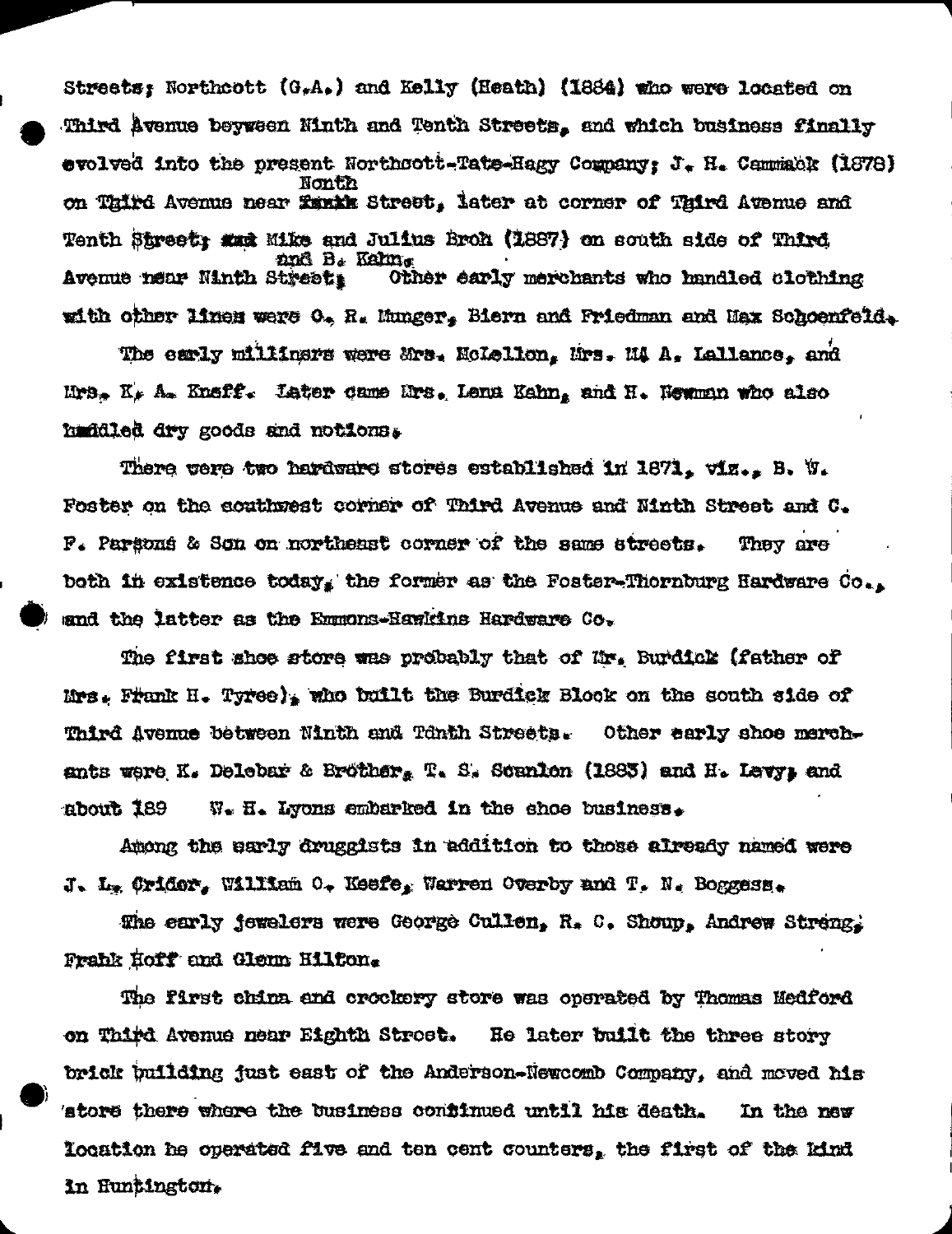A later china and glass-ware merchant was Frank Shepard (brother of Mrs. Henry 0. Aleshire) on the south side of Third Avenue between Tenth and Eleventh Streets.

The early photographers vere George W. Kirk, Heorge C. Teaford, D. E. Abbott and Sam V. Natthews.

The early coal marchants were Isaac Bouman, V. H. Green (father of  $E_*$  T. and  $E_*$  H. Groon), Thomas Archer (father of Robert L. Archer), H. C. Petit and Dan A. Mossman.

The early insurance nen were Donner & Titus. Captain Mark Poore and  $B_*$  B. Englow & Co. The Englow agency finally evolved into the present Staats-Blair Agency.

Lovi Crider was a brother of J. L. and Amos Crider. He clerked for a while in his brothor's drug store and then embarked in business on his own account as a dealer in books, Magazines &c. Later book stores. were operated by Lansing Farroll, Joseph R. Hallick and J. P. McVey.

The first furniture store was operated by E. E. Randall, who was finally succeeded by W. H. H. Holswade on the south side of Third Aveme between Ninth and Tenth Streets. Hr. Holswade and his son (J.Fred) continued in business there for many years until the doath of the elder Holswade. Later furniture merchants were Johnson (James E.) and Enmons  $(i - A_2)$ , and  $J_2 C_2$  Carter & Co.

The caely bakers were Adolph Holter, Conrad Molter and W. R. Remnele (father of C. C. Remmele and Wro H. Linn Huff).

The early butchers were J. H. Noble and Brownrigg & Dwyer; and later  $F_$ . D. Boyer (father of Hrs. R. L. Hutchinson).

Early stone and brick contractors were Robert McIntosh, George Mc-Intosh, Thomas Sikes (father of George W. and Austin H. Sikes), and P (Pote) Henson. Henry L. Uright was a contractor for weals, cisterns and other excavations.

Peter Baer opened the first five and ten cent store in 1887.